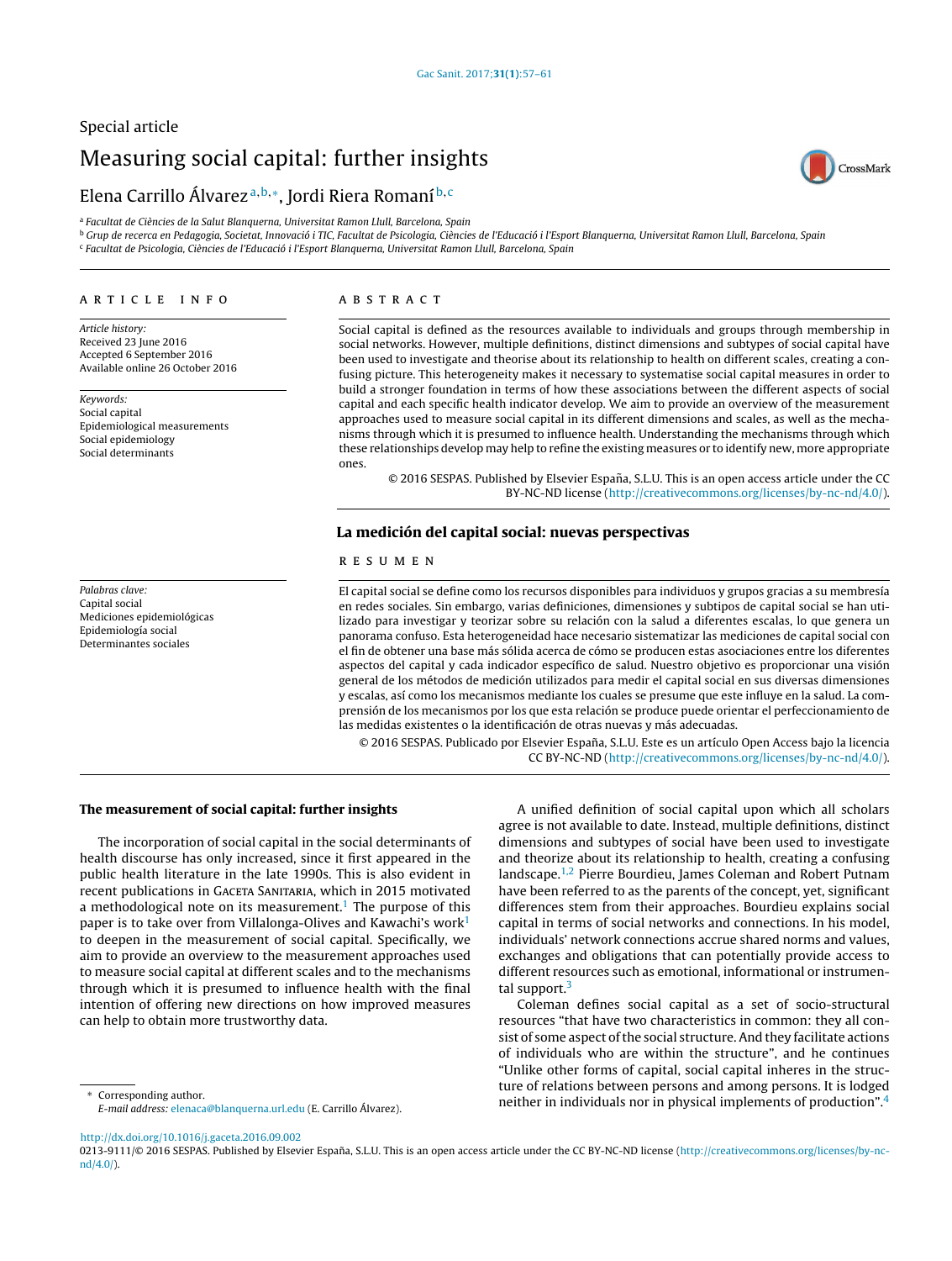Contrary to Bourdieu, Coleman highlights the fact that social capital is a resource between families and communities, introducing a socio-structural approach. Putnam extends the scope of the collectivistic approach by including in the definition elements such as sense of belonging, community cooperation, civic engagement and norms of trust and reciprocity. $5$  The focus here is not in the individual, but in the community in which it is embedded.

Despite the differences, what all of them have in common and can be understood as the core of all social capital interpretations is "the presence of more or less structuralized networks between people or groups of people [. . .] that facilitate certain actions for different actors within the structures".<sup>[6](#page-4-0)</sup> Social capital, then, comprehend the resources that individuals can access thanks to their membership in a network, and includes both the resources accessible through direct, individual connections as well as the ones that are available to all the members of a given network thanks to the relationships within the network itself.<sup>[7](#page-4-0)</sup> Social capital represents a feature of the social structure, an ecologic characteristic whether we look at it from the individual (ego-centred) or collective (sociocentred) point of view. In studying the relationship of social capital and health, we should aim at understanding how these different resources and network characteristics influence individual and collective health.

A further relevant element of differentiation between Bourdieu's and Coleman's/Putnam's definition is the social framework within which relationships are understood. While Coleman and Putnam view on social capital departs from a rather static view of societies, Bourdieu's conceptualization of social capital is part of a more elaborated theory of conflict power distribution in society and, as such, entails that some of the potentially available resources may not be actually accessible. Authors like Carpiano, have pointed out that this is a relevant feature missing in the study of social capital in Public Health, which has mainly drawn upon Putnam's work (this is, overlooking aspects such as the availability of resources while intensively focusing on elements such as trust or reciprocity). $8$  As we shall discuss in the next paragraphs, these are the origins of the two main schools in the study of social capital in Public Health, namely the social cohesion and social network approaches\* .

Social cohesion refers to the extent of closeness and solidarity within groups, and as such, the most used measures tap into indicators such as sense of belonging, trust and norms of reciprocity. The terms social capital and social cohesion sometimes confusing. We agree with Kawachi and Berkman that social cohesion is a broader concept than social capital, and includes: a) the absence of latent conflict and b) the presence of strong social bonds and solidarity–of which social capital is one aspect. Thus, one can have social capital without social cohesion but not social cohesion without social capital. Network-based approaches to social capital, in turn, attempt to map and characterize individual relationships (in terms of degrees of separation, nature of the ties, connectedness among the different actors, etc.) and the resources embedded in those network ties. These resources are typically referred to as social support and are classified according to different subtypes, including emotional, instrumental, appraisal and informational support.<sup>9</sup> [A](#page-4-0)lthough research normally restricts itself to one of these focuses, both dimensions are complementary and have been recognized and demonstrated to offer both benefits and downsides, although they unequivocally entail differences.<sup>[1,2,10](#page-4-0)</sup> The reader will notice that our proposal departs from the social

cohesion approach to social capital, but also includes the consideration of social support as a fundamental element of social connections.

In order to better operationalize the complexity of social capital, several subconstructs have been differentiated.<sup>[10](#page-4-0)</sup> Discriminating between bonding, bridging and linking social capital allows to classify the links between the members of the group in terms of homogeneity. Bonding social capital refers to relations between members of a network that perceive themselves as being similar in terms of their shared social identity. Bridging social capital, by contrast, comprise relations of respect and mutuality between people who know that they are not alike in some socio-demographic (or social identity) sense (differing by age, ethnic group, class, etc.). Linking social capital introduces hierarchical or unequal relations, steaming from differences in power, resources or status.

A further differentiation is that of structural versus cognitive social capital. The structural component describes properties of the networks, relationships and institutions that bring people and groups together; while the cognitive dimension is derived from mental processes and reflects people's perceptions of the level of trust, confidence, and shared values, norms and reciprocity. $1,10$ 

Last, the scale which social capital is conceptualized at constitutes an additional point that needs to be addressed. Public health research has investigated the effect of social capital embedded in very diverse contexts, such as state or country level, neighbourhood, workplace or family. The mechanisms through which social capital may influence health at these different levels are not the same, and, in agreement, the measures used to capture social capital in each of the cases should not be the same either. Although the question of the variety of mechanisms underlying the relationship between social capital and health is beginning to be understood, more solid research is needed, as well as an extended debate and consensus about how we measure social capital at each scale.[1](#page-4-0)

We suggest that using systematized social capital measures will allow to gain a stronger foundation on how the associations between the different aspects social capital and each specific health outcome occur and what the relationship of each of these with other social determinants of health is, since they are likely to be differently related.<sup>[2,10,11](#page-4-0)</sup> From here, a further understanding of the mechanisms through which they happen can orientate the refinement of the existent measures or the identification of new, more appropriate ones. Even when social capital is certainly dependent on the social and cultural context, a minimum degree of agreement about what aspects of social capital to measure and through which ways is indispensable to advance in social capital research. Context adaptation should then be conducted when necessary.

In the next sections, we review the mechanisms through which the association between social capital at these scales and health outcomes is thought to happen as well as the measures used to assess it.

#### Social capital at the macro level: country and state measures

Two main pathways through which country/state level social capital is likely to influence health have been proposed: $2$ 

- Informal control and normalization of health-related behaviors, according to shared values of what is acceptable and desirable, thanks to which community members are able to maintain or achieve the desired goals.
- Enhanced collective efficacy and increased civic engagement in front of significant health-related issues, fruit of a cohesive community that is willing to intervene for common goods because of the mutual trust and solidarity among neighbors, including

<sup>∗</sup> For a more detailed explanation on the genealogy and evolution of the concept of social capital in Public Health, see Moore S, Haines V, Hawe P, Shiell A. Lost in translation: a genealogy of the "social capital" concept in public health. J Epidemiol Community Health. 2006;60:729-34.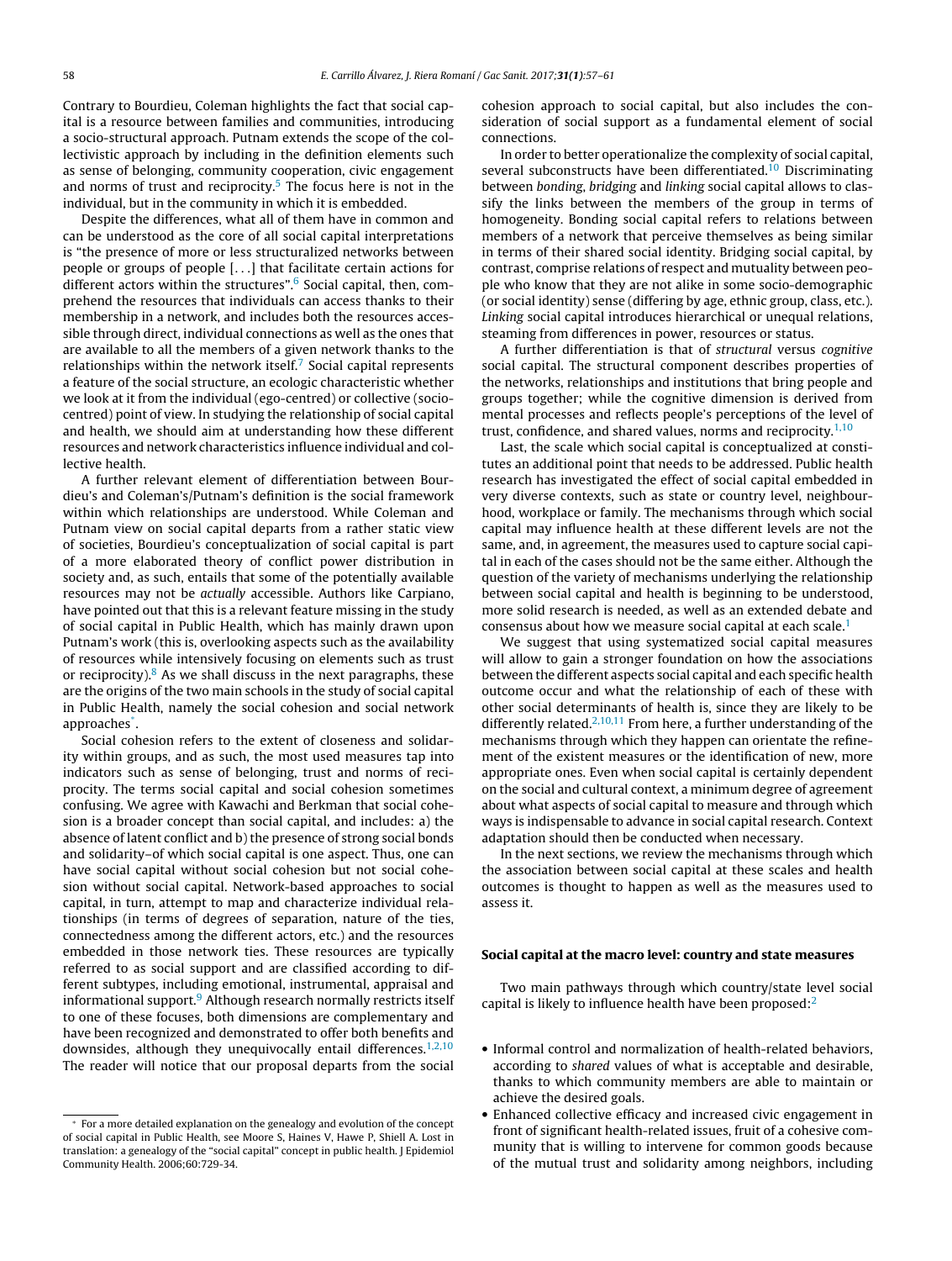voting turnouts and advocacy efforts to influence policies that impact health outcomes.

The links between social capital and health at a state or countrylevel varies considerably across geographical regions. This is due to its strong correlation with income inequalities and also to the different interactions that the components of social capital and the particular institutional and political characteristics of different types of welfare states are thought to generate in relation to health outcomes. $10,11$  Whether these correlations are causal, mere interactions or mediated by confounders is not clear yet. Wilkinson and Pickett elaborated that income inequalities may cause a decrease in social capital.[12](#page-4-0) Work by Kawachi et al. provides a bases for this relationship, but proposes a different explanation: in a crosssectional study based on data from 39 US states the authors found that the increased mortality seen as a result of income inequality was mediated by a disinvestment in social capital.<sup>[13](#page-4-0)</sup> States with a lesser egalitarian distribution of income showed higher level of social mistrust which, in turn, was associated with higher mortality rates. In this study, social capital was measured by two items from the General Social Survey, namely, per capita density of membership in voluntary groups in each state, and the level of social trust, estimated through the share of residents in each stated that agreed that people could be trusted. For both indicators, there was a correlation between social capital and age-standardized total and cause-specific mortality rates. The authors discuss whether poverty might be a potential confounder, and while they dismiss this hypothesis after adjusting for state poverty rates, educational attainment, age, race, urban/rural mixes are mentioned as further elements to take into account.

As mentioned earlier, also the institutional and political climate is very likely to influence this relationship. According to Rostila<sup>[11](#page-4-0)</sup> social-democratic regimes such as those in the Nordic Countries have implicit higher levels of universalism and solidarity, when compared to the other two regime types, namely the marketdominated liberal regime (in which state-protection is scarce and citizens are obligated to rely on personal connections to access more resources–as is the case of the US, UK or Ireland), and the conservative/corporativist type (where rights and benefits are strongly attached to class and status–as what happens in France, Germany or the Netherlands, among others). The Mediterranean regime (as represented in Spain, Italy, Greece and Portugal), is characterized by an even higher degree of familialism and a less developed social security system. Last, post-socialist regimes, such as those found in the postcommunist Eastern Europe show the lowest levels of social benefits, along with the highest levels of social inequalites and poverty. These differences in the sociopolitical landscape constitute strong structural forces that shape the effect that social capital at this level can have on health outcomes and, when possible, should be taken into account. Overall, the effect of social capital at the macro level seem to be interrelated with other social determinants of health and the state model, as well as with individual characteristics.[2,11](#page-4-0)

Most of the first studies investigating the effect of social capital on health were conducted at a state/country level, departing from Putnam's social cohesion approach to social capital and encompassing measures of trust, civic engagement, reciprocity, informal control and perceived social support. Specificmeasures vary greatly depending on whether such measures have been designed for the specific purpose of gathering information about social capital or have been adapted from already existent questions within health surveys.<sup>[2](#page-4-0)</sup> In any case, macro-level social capital measure are mostly collected at the individual level and then aggregated to represent the collective, as in the former example by Kawachi et al. There have been attempts to develop strategies to obtain collective data at the meso level such as counting the number of individuals that would put a dropped letter back into the mailbox. At this scale, socio-centric network analysis is too difficult and costly to conduct.

### Social capital at the meso level: neighborhood and community measures

Neighborhood level has been, by far, the scale at which social capital has been conceptualized the most. The pathways by which social capital at the meso level is presumed to exert a contextual effect on individual health are consistent with the ones described in the previous section, including some local specifics: $2$ 

- the diffusion of information on health-related questions,
- the maintenance of health-related norms through informal control,
- the promotion of access to local services and amenities, and
- the psychosocial processes that provide mutual support.

At these levels, several methodologic approaches have been used. The Framingham Study constitutes an excellent example from the social network perspective. Here, network influence on smoking, alcohol consumption, obesity and other health risks was examined in a longitudinal study from 1971 to 2003 by analyzing how being connected to obese individuals or smoking quitters affected the likelihood of people changing their behavior or BMI.<sup>[14,15](#page-4-0)</sup> Researchers were able to draw these relationships thanks to a detailed mapping of each participant's social network in terms of number of connections, their health situation, etc. In any case, socio-centered (or whole) network studies are not very common because of the elevated time and expenses involved.

Two reference-instruments to measure community social capital through health surveys are the World Bank's social capital Assessment Tool, SOCAT,<sup>[16](#page-4-0)</sup> and the Adapted social capital Assessment Tool,  $ASCAT$ ,  $17$  along with its short version, SASCAT. These questionnaires tap into questions such as group membership, social norms, civic engagement, social support and cognitive social capital (trust, sense of belonging, reciprocity and justice), and gather data at the individual level that can be aggregated to obtain collective results. Besides the robustness of such questionnaires, an additional strength of these tools is that they allow comparisons between studies, even when cultural adaptations have been made, as is the case of the work done within the Young Lives study.<sup>[18](#page-4-0)</sup> It is obvious that the different dimensions of social capital will take different forms in different contexts, hence they should be captured in the most representative way for each environment.

#### Social capital at the individual level: ego-centered measures

Mechanisms through which ego-centered social capital may influence health include the following: $<sup>2</sup>$  $<sup>2</sup>$  $<sup>2</sup>$ </sup>

- The provision of social support(both perceived and actual), in the form of emotional but also instrumental, appraisal and informational support.
- Social influence through shared norms or social control. Here face-to-face contact is not a requirement for social influence to occur. Nor is it a deliberate intention to modify other's attitudes or behaviors. On the contrary, people obtain normative guidance by comparing themselves' to others within the same group.
- Social engagement and social participation, which result from the representation of the potential roles in real life. Being a parent, a friend, a worker, a sports fan. . . provides the individual with different resources and opportunities.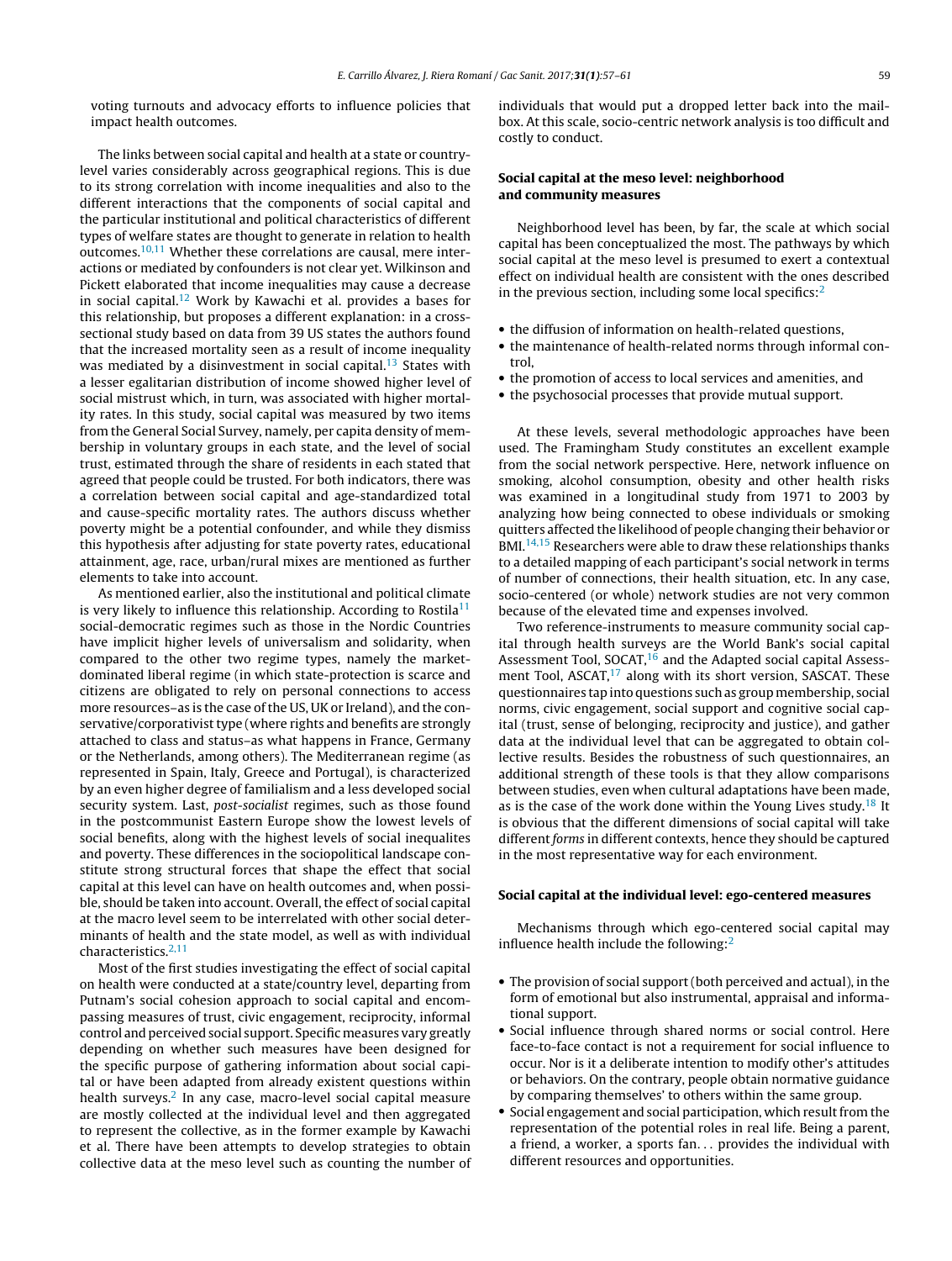#### Table 1

Measurement approaches and mechanisms through which social capital is thought to influence at the different scales.

|                                                                             | Mechanisms                                                                                                                                  | Measurement approaches                                                                                                                                                                                      |                                                                                                              |
|-----------------------------------------------------------------------------|---------------------------------------------------------------------------------------------------------------------------------------------|-------------------------------------------------------------------------------------------------------------------------------------------------------------------------------------------------------------|--------------------------------------------------------------------------------------------------------------|
|                                                                             |                                                                                                                                             | Social cohesion approach                                                                                                                                                                                    | Network-based approach                                                                                       |
| Macro-scale                                                                 |                                                                                                                                             |                                                                                                                                                                                                             |                                                                                                              |
| Country and state                                                           | - Informal control and<br>normalization of health-related<br>behaviors<br>- Collective efficacy and civic<br>engagement.                    | - Aggregated survey-based<br>responses on trust, civic<br>participation or engagement,<br>reciprocity, informal control,<br>perceived social support.                                                       |                                                                                                              |
| Meso-scale                                                                  |                                                                                                                                             |                                                                                                                                                                                                             |                                                                                                              |
| Neighborhood, workplaces,<br>schools, churches, other<br>institutions, etc. | - Informal control and<br>normalization of health-related<br>behaviors<br>- Collective efficacy<br>- Social support (in all its forms)      | - Aggregated survey-based<br>responses on trust, civic<br>participation or engagement,<br>reciprocity, informal control,<br>perceived social support.<br>- Specific instruments such as<br>ASCAT and SOCAT. | - Socio-metric network<br>analysis                                                                           |
| Micro-scale                                                                 |                                                                                                                                             |                                                                                                                                                                                                             |                                                                                                              |
| Individual level                                                            | - Social support (in all its forms)<br>- Social influence<br>- Social engagement and social<br>participation<br>- Person-to-person contacts | - Survey-based assessment of<br>individual perceptions (e.g.,<br>trustworthiness, reciprocity,<br>shared norms) and behaviors (e.g.,<br>civic participation, social<br>interaction)                         | - Ego-centric network<br>analysis<br>- Instruments such as the<br><b>Position and Resource</b><br>Generators |

Source: own elaboration.

• Person-to-person contacts, which are especially relevant in infectious diseases through pathogen exposure, or certain behaviors such as secondhand cigarette smoke or shared food or drinks.

At this level, psychological (such as the effect of gratitude, loneliness or security on self-efficacy, self-esteem or depression) and physiological (like an increase of inflammatory markers of cortisol levels) mechanisms are ultimately responsible for their influence on health outcomes.

Again, measures used at this scale vary according to the chosen perspective to social capital: tools like Name Generators, the Position Generator<sup>[19](#page-4-0)</sup> or the Resource Generator<sup>[20](#page-4-0)</sup> are examples of instruments used from the social network approach. Position Generators assess the social resources to which an individual can gain access through its connection to somebody that, because of his or her occupation, is expected to embody valued resources represented by wealth, power and prestige. Resource Generators is more complex in its use, because it requires that the researcher defines the list of relevant resources beforehand. However, they can be more precise than Position Generators with regard to health outcomes, since they measure access to specific resources that are relevant to the outcome. Besides, they give information that can remain silent with position generators, such as the resources provided through home-based economies. Name generators are sociometric measures that include a whole mapping of an ego-centered network and are considerably more time-consuming than the other two instruments. On the other hand, they are –obviously– more thorough, and unlike resource generators which typically focus on instrumental resources, put a greater emphasis on emotional support.<sup>[19](#page-4-0)</sup> Beyond these, many other approaches have been used to assess networks and social relationships, although some argue that the isolated use of these tools may omit upstream forces such the influence of society norms and values, the sociopolitical context or other socioeconomic factors such as poverty or inequality rates.

On the other extreme, social cohesion-based measures do not capture specific information about the respondent's social network. Rather, survey items inquire about the resources that individuals can gather thanks to their belonging to a group (at whatever level it is asked), through the assessment of their attitudes, cognitions and perception about the group (that is, cognitive social capital) on one hand, and of their actual behaviors of interaction, norms and

participation (structural social capital) on the other. In this way, questions about social capital at the individual level from a socialcohesion perspective, equate the type of inquiries made through the same approach but at an ecological level (whatever the spatial area is defined as), and tap into questions such as trust, shared values and norms, perceptions of collective efficacy and informal control as part of cognitive social capital, and social interaction, civic engagement and social support concerning the structural dimension. Network approaches, when operationalized through surveys do not differ much from this perspective.<sup>[9](#page-4-0)</sup>

Table 1 provides a synthesis of this section, with the aim to clarify the different measures used to assess social capital according to the different approaches and scales of measurement, as well as the pathways through which it influences health in every case.

#### Conclusions and further directions

While some see the implicit divergences of social capital as a weakness of the concept and a limitation of its validity, others argue that they reflect the rich array of hypotheses that have been made with regard to social capital relationships to health and that, when empirically tested, they allow us to understand a greater diversity of pathways through which this association may happen and, thus, to explore the usefulness of the different approaches to explain health, as different researches have shown.<sup>[2,16,17](#page-4-0)</sup>

When designing research to study this topic, it is essential to consider the theory behind social capital, its different dimensions and their relationship to health at every level. In this way, before choosing any measure of social capital one should consider the level at which variables will be measured and inferences wanted to be made; as well as through which mechanisms are thought to mediate these associations. Additionally, the more different dimensions an instrument is able to capture, the richer will be the data recalled and the more significant the analysis. Based on this premise, measures should ideally tap on both cognitive and structural and bonding, bridging and linking dimensions of social capital. When appropriate we also stress the usefulness of differentiating subdimensions of the former (i.e., sense of belonging, trust, social interaction, norms and values, etc.).

For example, if we were to study social capital and obesity at the community level all the four mechanisms above specified